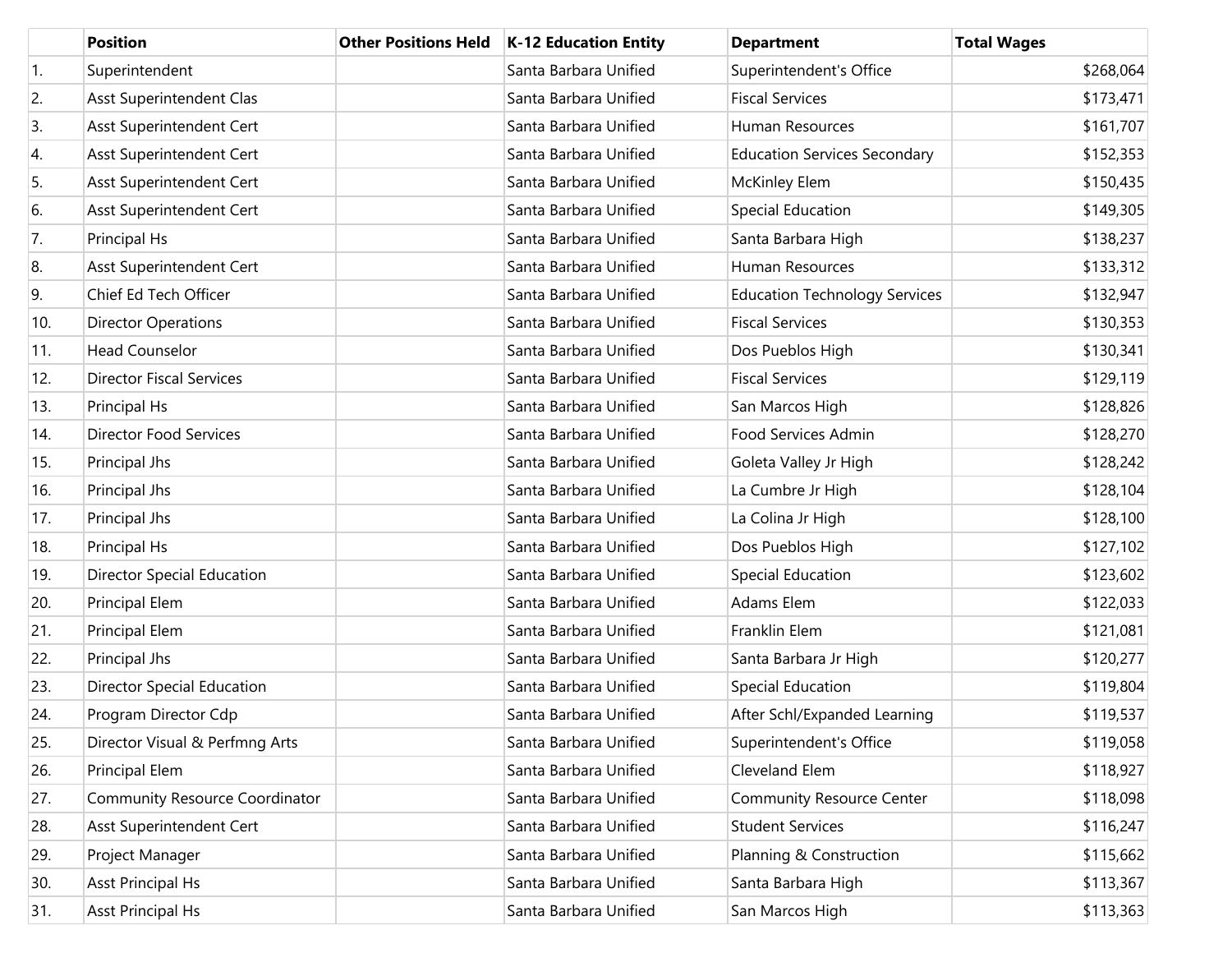| 32. | <b>Asst Principal Hs</b>          | Santa Barbara Unified | San Marcos High                      | \$113,359 |
|-----|-----------------------------------|-----------------------|--------------------------------------|-----------|
| 33. | <b>Asst Principal Hs</b>          | Santa Barbara Unified | Dos Pueblos High                     | \$110,615 |
| 34. | Coordinator Human Resources       | Santa Barbara Unified | Human Resources                      | \$110,402 |
| 35. | Coordinator Human Resources       | Santa Barbara Unified | Human Resources                      | \$110,362 |
| 36. | Principal Small School            | Santa Barbara Unified | Santa Barbara Comm Academy           | \$109,788 |
| 37. | Tosa Year Round                   | Santa Barbara Unified | <b>Education Services Elementary</b> | \$109,156 |
| 38. | <b>Coordinator Accounting</b>     | Santa Barbara Unified | <b>Fiscal Services</b>               | \$108,604 |
| 39. | Tosa Year Round                   | Santa Barbara Unified | <b>Education Services Secondary</b>  | \$108,411 |
| 40. | Program Facilitator               | Santa Barbara Unified | <b>Special Education</b>             | \$106,902 |
| 41. | Psychologist                      | Santa Barbara Unified | Special Education                    | \$106,838 |
| 42. | Coord Early Ed & Support          | Santa Barbara Unified | Early Education & Support            | \$105,564 |
| 43. | <b>Asst Principal Hs</b>          | Santa Barbara Unified | San Marcos High                      | \$105,274 |
| 44. | <b>Principal Continuation Sch</b> | Santa Barbara Unified | La Cuesta High                       | \$105,220 |
| 45. | <b>Asst Principal Hs</b>          | Santa Barbara Unified | Dos Pueblos High                     | \$105,214 |
| 46. | Principal Small School            | Santa Barbara Unified | Cleveland Elem                       | \$104,318 |
| 47. | <b>Asst Principal Jhs</b>         | Santa Barbara Unified | Santa Barbara Jr High                | \$104,155 |
| 48. | <b>Asst Principal Jhs</b>         | Santa Barbara Unified | Goleta Valley Jr High                | \$104,147 |
| 49. | <b>Asst Principal Jhs</b>         | Santa Barbara Unified | La Colina Jr High                    | \$104,099 |
| 50. | Program Facilitator               | Santa Barbara Unified | <b>Special Education</b>             | \$103,942 |
| 51. | <b>Asst Principal Jhs</b>         | Santa Barbara Unified | Goleta Valley Jr High                | \$103,275 |
| 52. | Teacher                           | Santa Barbara Unified | Dos Pueblos High                     | \$103,169 |
| 53. | <b>Asst Principal Hs</b>          | Santa Barbara Unified | Dos Pueblos High                     | \$102,750 |
| 54. | <b>Principal Elem</b>             | Santa Barbara Unified | Washington Elem                      | \$102,099 |
| 55. | Program Facilitator               | Santa Barbara Unified | <b>Special Education</b>             | \$101,846 |
| 56. | Psychologist                      | Santa Barbara Unified | <b>Special Education</b>             | \$101,831 |
| 57. | <b>Supervisor Facilities</b>      | Santa Barbara Unified | Maintenance & Operations             | \$101,536 |
| 58. | Teacher                           | Santa Barbara Unified | La Cumbre Jr High                    | \$101,232 |
| 59. | Psychologist                      | Santa Barbara Unified | <b>Special Education</b>             | \$99,648  |
| 60. | Teacher                           | Santa Barbara Unified | Dos Pueblos High                     | \$99,321  |
| 61. | Coord Admin Svc/Communications    | Santa Barbara Unified | Superintendent's Office              | \$99,114  |
| 62. | Teacher                           | Santa Barbara Unified | Santa Barbara Jr High                | \$98,619  |
| 63. | <b>Coordinator Purchasing</b>     | Santa Barbara Unified | <b>Fiscal Services</b>               | \$98,059  |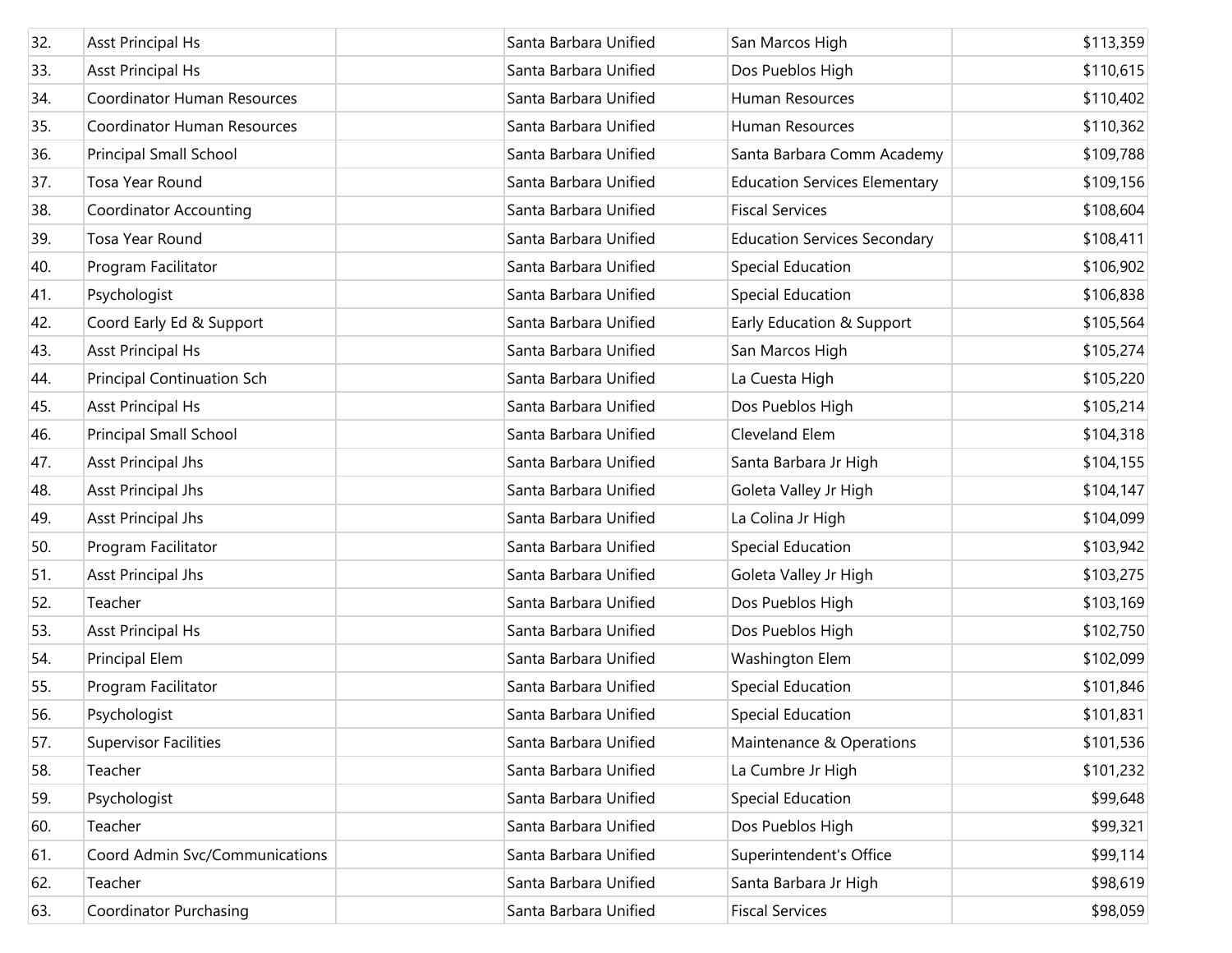| 64. | <b>Asst Principal Jhs</b>        | Santa Barbara Unified | La Cumbre Jr High                    | \$97,333 |
|-----|----------------------------------|-----------------------|--------------------------------------|----------|
| 65. | <b>Head Counselor</b>            | Santa Barbara Unified | San Marcos High                      | \$97,308 |
| 66. | <b>Internal Auditor</b>          | Santa Barbara Unified | <b>Fiscal Services</b>               | \$96,430 |
| 67. | Counselor                        | Santa Barbara Unified | La Cuesta High                       | \$96,343 |
| 68. | Speech Language Pathologist      | Santa Barbara Unified | <b>Special Education</b>             | \$96,275 |
| 69. | Sr Comp Support Specialist III   | Santa Barbara Unified | <b>Education Technology Services</b> | \$96,161 |
| 70. | Teacher                          | Santa Barbara Unified | La Cumbre Jr High                    | \$96,139 |
| 71. | Teacher                          | Santa Barbara Unified | Dos Pueblos High                     | \$95,882 |
| 72. | Teacher                          | Santa Barbara Unified | San Marcos High                      | \$95,878 |
| 73. | Teacher                          | Santa Barbara Unified | San Marcos High                      | \$95,854 |
| 74. | Teacher                          | Santa Barbara Unified | Dos Pueblos High                     | \$95,693 |
| 75. | <b>Teacher Athletic Director</b> | Santa Barbara Unified | San Marcos High                      | \$95,612 |
| 76. | Teacher Yr Round                 | Santa Barbara Unified | Cleveland Elem                       | \$95,581 |
| 77. | <b>Teacher Music</b>             | Santa Barbara Unified | Santa Barbara Jr High                | \$95,188 |
| 78. | Teacher                          | Santa Barbara Unified | San Marcos High                      | \$94,985 |
| 79. | <b>Teacher Athletic Director</b> | Santa Barbara Unified | Dos Pueblos High                     | \$94,744 |
| 80. | Teacher Spec Ed Year Round       | Santa Barbara Unified | Cleveland Elem                       | \$93,914 |
| 81. | Psychologist                     | Santa Barbara Unified | Special Education                    | \$93,745 |
| 82. | Teacher Spec Ed                  | Santa Barbara Unified | Dos Pueblos High                     | \$93,606 |
| 83. | <b>Asst Principal Hs</b>         | Santa Barbara Unified | Santa Barbara High                   | \$93,128 |
| 84. | Teacher Yr Round                 | Santa Barbara Unified | Cleveland Elem                       | \$92,838 |
| 85. | Speech Language Pathologist      | Santa Barbara Unified | Special Education                    | \$92,785 |
| 86. | Speech Language Pathologist      | Santa Barbara Unified | Special Education                    | \$92,732 |
| 87. | Speech Language Pathologist      | Santa Barbara Unified | Special Education                    | \$92,726 |
| 88. | Teacher                          | Santa Barbara Unified | La Colina Jr High                    | \$92,716 |
| 89. | Teacher                          | Santa Barbara Unified | San Marcos High                      | \$92,435 |
| 90. | Teacher                          | Santa Barbara Unified | Santa Barbara High                   | \$92,422 |
| 91. | Teacher                          | Santa Barbara Unified | San Marcos High                      | \$92,233 |
| 92. | Teacher                          | Santa Barbara Unified | Dos Pueblos High                     | \$92,038 |
| 93. | Counselor                        | Santa Barbara Unified | La Colina Jr High                    | \$91,934 |
| 94. | Psychologist                     | Santa Barbara Unified | <b>Special Education</b>             | \$91,672 |
| 95. | Teacher                          | Santa Barbara Unified | Santa Barbara High                   | \$91,602 |